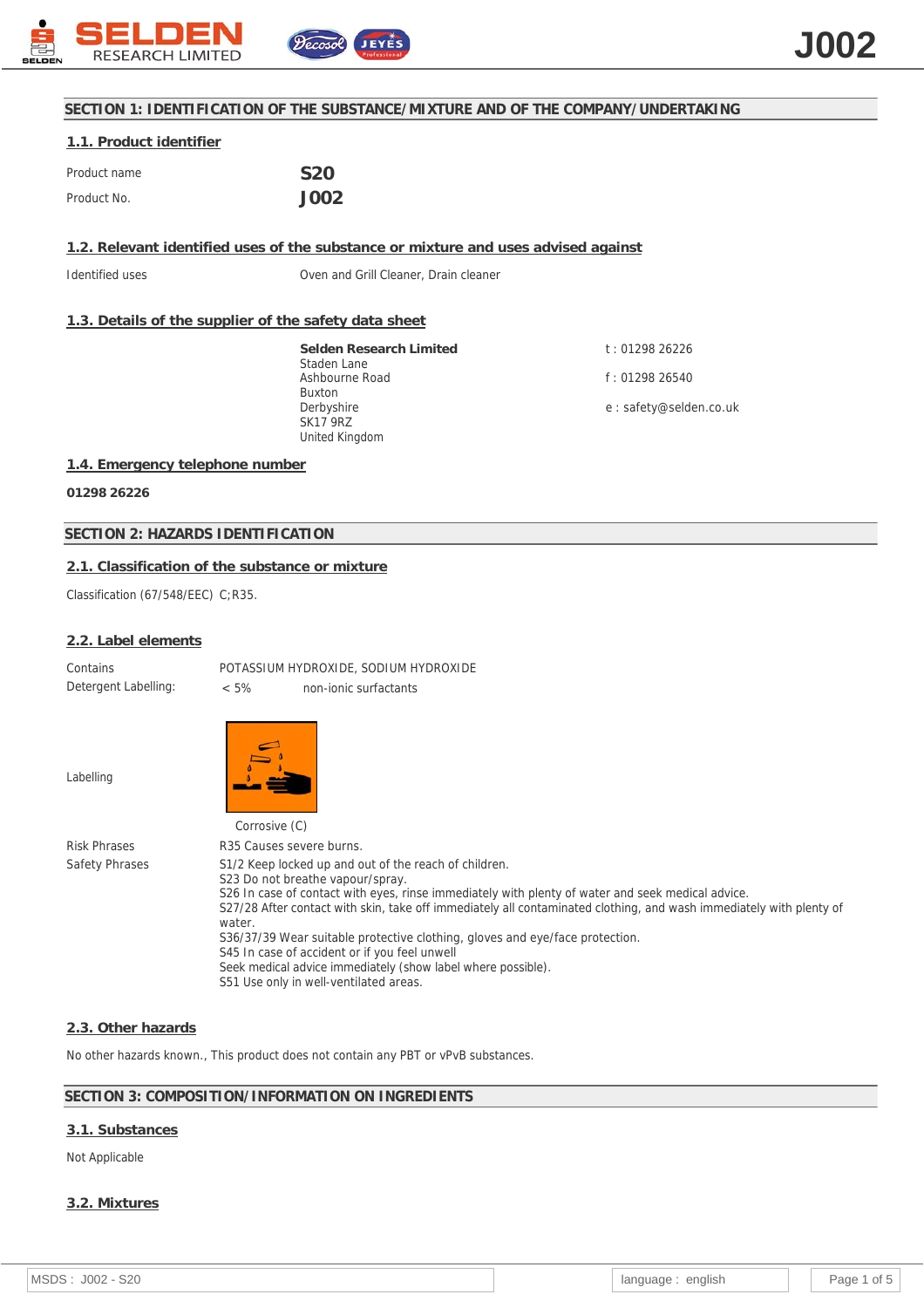

# **J002**

| <b>POTASSIUM HYDROXIDE</b>                   |                            | $5 - 10%$                   |
|----------------------------------------------|----------------------------|-----------------------------|
| CAS-No.: 1310-58-3                           | EEC (EINECS) No. 215-181-3 |                             |
| Classification (EC 1272/2008)                |                            | Classification (67/548/EEC) |
| Skin corrosion, categories 1A, 1B, 1C - H314 |                            | C:R35                       |
| Acute toxicity, category 4 - Oral - H302     |                            | Xn:R22                      |
| SODIUM HYDROXIDE                             |                            | $10 - 30%$                  |
| CAS-No.: 1310-73-2                           | EEC (EINECS) No. 215-185-5 |                             |
| Classification (EC 1272/2008)                |                            | Classification (67/548/EEC) |
| Skin corrosion, categories 1A, 1B, 1C - H314 |                            | C:R35                       |

The Full Text for all R-Phrases and Hazard Statements are Displayed in Section 16.

ecosol

## **SECTION 4: FIRST AID MEASURES**

#### **4.1. Description of first aid measures**

| General information | Chemical burns must be dealt with immediately, do not delay., CAUTION! First Aid personnel must be aware of own<br>risk of burns.                                                                                  |
|---------------------|--------------------------------------------------------------------------------------------------------------------------------------------------------------------------------------------------------------------|
| Inhalation          | Remove victim immediately from source of exposure., Provide rest, warmth and fresh air., Get medical attention if<br>any discomfort continues.                                                                     |
| Ingestion           | DO NOT INDUCE VOMITING!, Rinse mouth thoroughly., Drink plenty of water., Get medical attention immediately!                                                                                                       |
| Skin contact        | Immediately remove contaminated clothing., Rinse immediately with plenty of water., Continue to rinse for at least<br>15 minutes., Get medical attention if any discomfort continues.                              |
| Eye contact         | Promptly wash eyes with plenty of water while lifting the eye lids., Make sure to remove any contact lenses from the<br>eyes before rinsing., Continue to rinse for at least 15 minutes and get medical attention. |

#### **4.2. Most important symptoms and effects, both acute and delayed**

| Inhalation   | May cause damage to mucous membranes in nose, throat, lungs and bronchial system. |
|--------------|-----------------------------------------------------------------------------------|
| Ingestion    | Causes severe burns Harmful if swallowed.                                         |
| Skin contact | Causes severe burns.                                                              |
| Eye contact  | Causes severe burns., Risk of serious damage to eyes.                             |

#### **4.3. Indication of any immediate medical attention and special treatment needed**

Treat Symptomatically.

#### **SECTION 5: FIREFIGHTING MEASURES**

#### **5.1. Extinguishing media**

Extinguishing media The product is non-combustible., Use fire-extinguishing media appropriate for surrounding materials.

#### **5.2. Special hazards arising from the substance or mixture**

Unsuitable extinguishing media

#### **5.3. Advice for firefighters**

Special Fire Fighting Procedures Self contained breathing apparatus and full protective clothing must be worn in case of fire. Use special protective clothing. Regular protection may not be safe.

## **SECTION 6: ACCIDENTAL RELEASE MEASURES**

#### **6.1. Personal precautions, protective equipment and emergency procedures**

For personal protection, see section 8.

#### **6.2. Environmental precautions**

Any spillage needs to be contained and not allowed to enter water courses

#### **6.3. Methods and material for containment and cleaning up**

Wear necessary protective equipment., Absorb in vermiculite, dry sand or earth and place into containers., Collect spillage in containers, seal securely and deliver for disposal according to local regulations., Inform Authorities if large amounts are involved.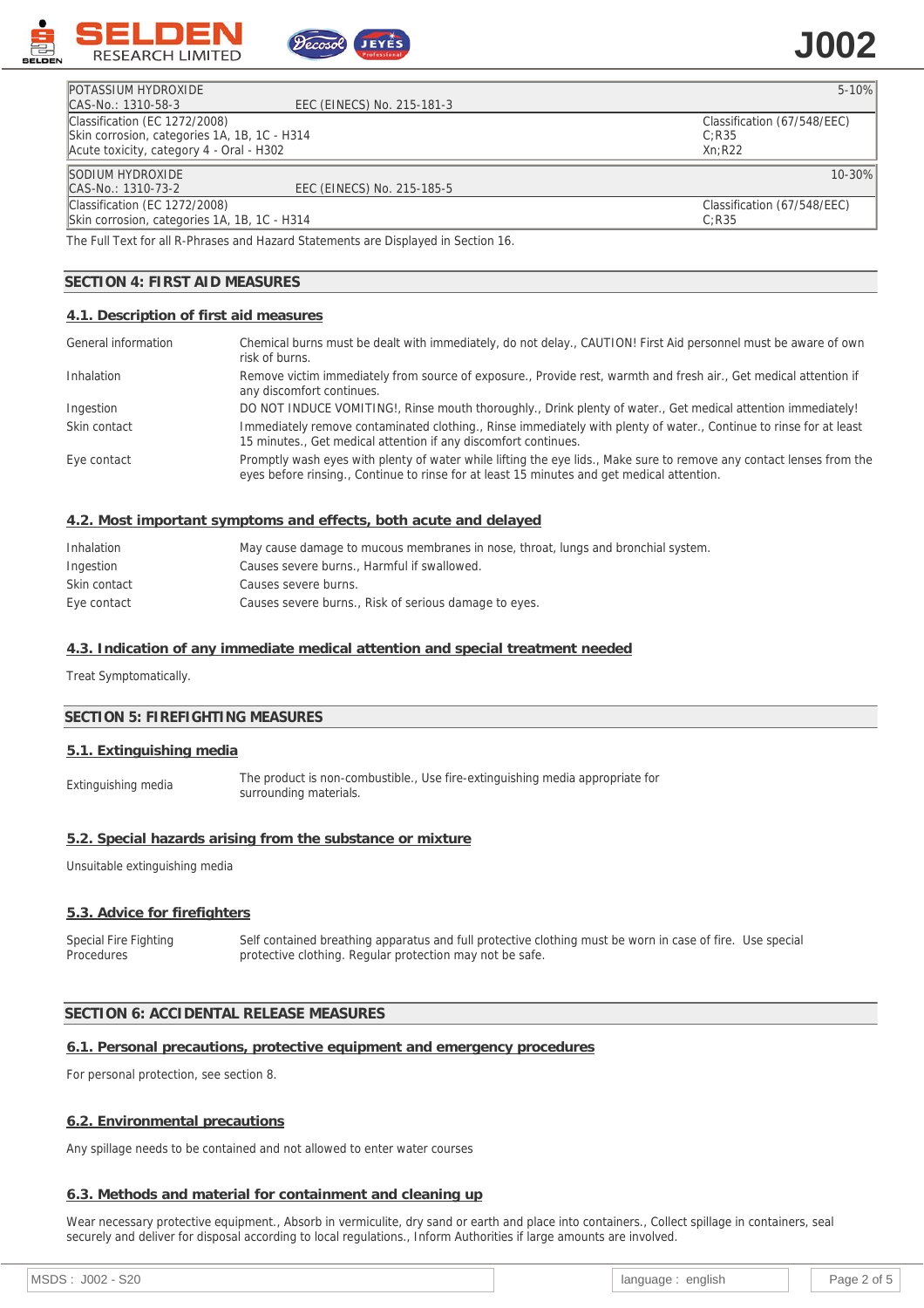

# **6.4. Reference to other sections**

For personal protection, see section 8. For waste disposal, see section 13.

# **SECTION 7: HANDLING AND STORAGE**

# **7.1. Precautions for safe handling**

Avoid spilling, skin and eye contact., Personal protective equipment must be worn when handling this material.

# **7.2. Conditions for safe storage, including any incompatibilities**

Store separated from:, Acids.

# **7.3. Specific end use(s)**

See product label for detailed usage and instructions.

| SECTION 8: EXPOSURE CONTROLS/PERSONAL PROTECTION |
|--------------------------------------------------|
|--------------------------------------------------|

| 8.1. Control parameters           |            |             |                  |              |
|-----------------------------------|------------|-------------|------------------|--------------|
| Name                              | <b>STD</b> | TWA - 8 Hrs | STEL - 15 Min    | <b>Notes</b> |
| POTASSIUM HYDROXIDE               | WEL        |             | $2 \text{ mg/m}$ |              |
| SODIUM HYDROXIDE                  | WEL        |             | $2 \text{ mg/m}$ |              |
| $WEL = Workplace Exposure Limits$ |            |             |                  |              |
| 8.2. Exposure controls            |            |             |                  |              |

Protective equipment



| Engineering measures | Provide adequate general and local exhaust ventilation.                             |
|----------------------|-------------------------------------------------------------------------------------|
| Hand protection      | Use protective gloves., Rubber (natural, latex).                                    |
| Eye protection       | Use approved safety goggles or face shield.                                         |
| Other Protection     | Wear suitable protective clothing as protection against splashing or contamination. |

# **SECTION 9: PHYSICAL AND CHEMICAL PROPERTIES**

**9.1. Information on basic physical and chemical properties**

| Appearance               | Clear, Liquid           |
|--------------------------|-------------------------|
| Colour                   | Brown.                  |
| Odour                    | Odourless.              |
| Relative density         | $1.360 - 1.380$ @ 20 °C |
| pH-Value, Conc. Solution | >13.0                   |

# **SECTION 10: STABILITY AND REACTIVITY**

# **10.1. Reactivity**

Stable under normal temperature conditions.

#### **10.2. Chemical stability**

Stable under normal temperature conditions.

#### **10.3. Possibility of hazardous reactions**

None known

#### **10.4. Conditions to avoid**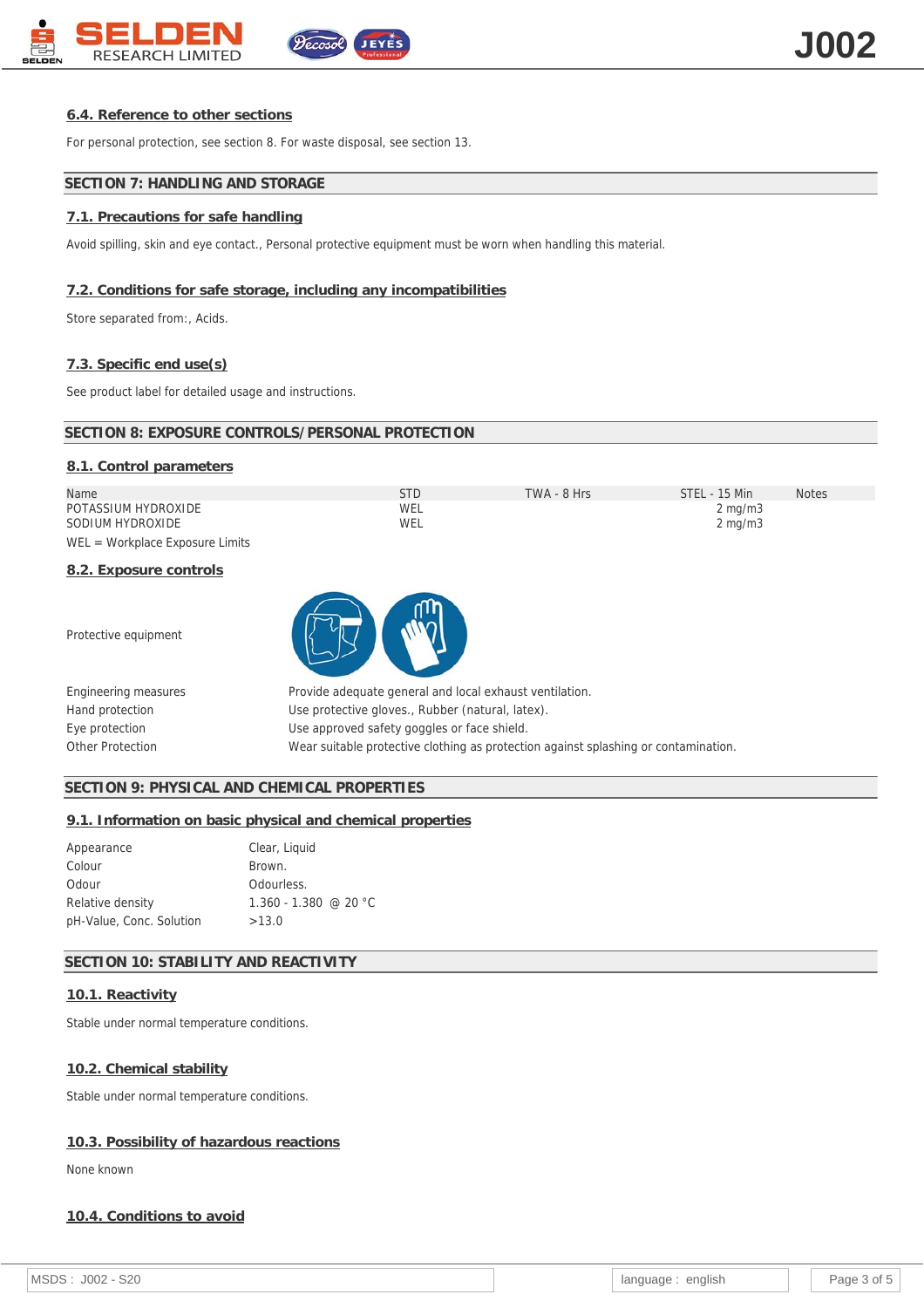

Avoid contact with acids., Avoid contact with other chemicals.

#### **10.5. Incompatible materials**

Strong acids., Reacts strongly with light metals such as aluminium and zinc, producing hydrogen which is Highly Flammable.

#### **10.6. Hazardous decomposition products**

When heated, toxic and corrosive vapours/gases may be formed.

#### **SECTION 11: TOXICOLOGICAL INFORMATION**

#### **11.1. Information on toxicological effects**

| Toxicological information | No toxicological data is available for this mixture, however data can be provided for specific raw materials upon<br>request. |
|---------------------------|-------------------------------------------------------------------------------------------------------------------------------|
| Inhalation                | May cause damage to mucous membranes in nose, throat, lungs and bronchial system.                                             |
| Ingestion                 | Causes severe burns., Harmful if swallowed.                                                                                   |
| Skin contact              | Causes severe burns.                                                                                                          |
| Eye contact               | Causes severe burns., Risk of serious damage to eyes.                                                                         |

## **SECTION 12: ECOLOGICAL INFORMATION**

## **12.1. Toxicity**

Not classed as Hazardous to the Environment but release to the environment should be avoided.

#### **12.2. Persistence and degradability**

Degradability The surfactants contained within the product comply with the biodegradability criteria as laid down in Regulation (EC) No 648/2004.

#### **12.3. Bioaccumulative potential**

Bioaccumulative potential The product does not contain any substances expected to be bioaccumulating.

#### **12.4. Mobility in soil**

Mobility: The product contains substances, which are water soluble and may spread in water systems.

#### **12.5. Results of PBT and vPvB assessment**

This product does not contain any PBT or PvB substances

#### **12.6. Other adverse effects**

None known

## **SECTION 13: DISPOSAL CONSIDERATIONS**

#### **13.1. Waste treatment methods**

Dispose of waste and residues in accordance with local authority requirements.

#### **SECTION 14: TRANSPORT INFORMATION**

General Derogation for Limited Quantities may be applicable to appropriate pack sizes, please check relevant modal legislation.

#### **14.1. UN number**

|               | UN No. (ADR/RID/ADN) | 1719 |
|---------------|----------------------|------|
| UN No. (IMDG) |                      | 1719 |

#### **14.2. UN proper shipping name**